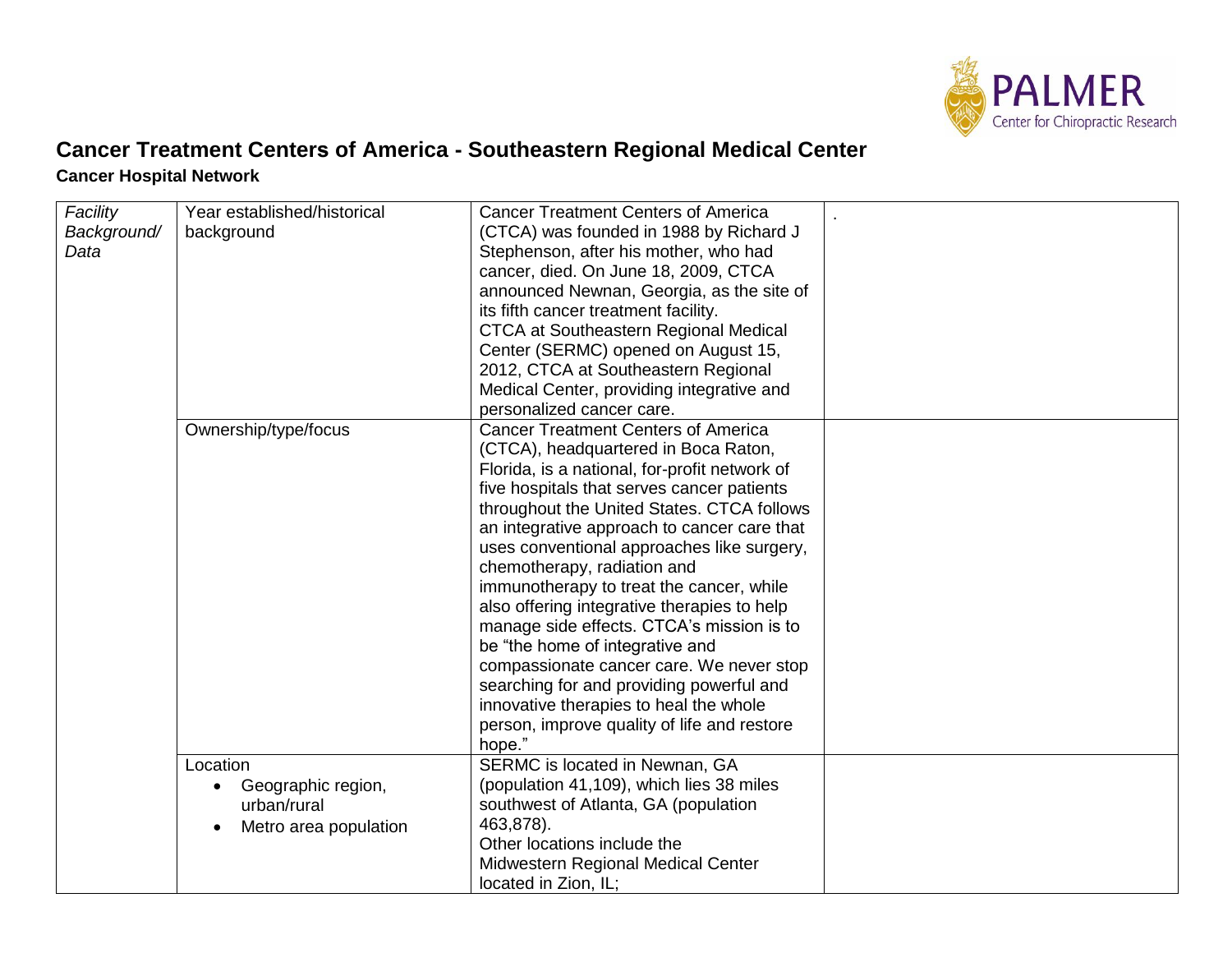

|                                      | Southwestern Regional Medical Center in      |  |
|--------------------------------------|----------------------------------------------|--|
|                                      | Tulsa, OK; Eastern Regional Medical Center   |  |
|                                      | in Philadelphia, PA; and Western Regional    |  |
|                                      | Medical Center in Goodyear, AZ.              |  |
| Leadership structure/composition     | CTCA is led by Richard J Stephenson,         |  |
|                                      | Founder and Chairman of the Board. Anne      |  |
|                                      | Meisner is President and CEO of SERMC.       |  |
| <b>Size</b>                          | The Newnan facility is approximately         |  |
| Beds/catchment/enrollees             | 455,000 square feet including 50 staffed     |  |
| Departments/employees                | beds and over 200 physicians                 |  |
|                                      |                                              |  |
|                                      | Departments:                                 |  |
|                                      | <b>Breast Center for Advanced Oncology</b>   |  |
|                                      | <b>Clinical Trials</b>                       |  |
|                                      | <b>Critical Care</b>                         |  |
|                                      |                                              |  |
|                                      | Gastroenterology<br>Genetics                 |  |
|                                      |                                              |  |
|                                      | <b>Infusion Center</b>                       |  |
|                                      | Interventional Pulmonology                   |  |
|                                      | <b>Interventional Radiology</b>              |  |
|                                      | <b>Laboratory Medicine</b>                   |  |
|                                      | Lung Center for Advanced Oncology            |  |
|                                      | <b>Medical Oncology</b>                      |  |
|                                      | <b>Nursing</b>                               |  |
|                                      | <b>Radiation Oncology</b>                    |  |
|                                      | Radiology & Imaging                          |  |
|                                      | Skin, Wound and Ostomy Care                  |  |
|                                      | <b>Surgical Oncology</b>                     |  |
| Revenue sources (private,            | The facility accepts a mixture of cases      |  |
| Medicare, Medicaid)                  | including private insurance, self-payment,   |  |
|                                      | Medicare and Medicaid.                       |  |
| Notable current initiatives/changes  | CTCA is differentiated by its integration of |  |
| CAM, spine, pain/opiate<br>$\bullet$ | conventional and supportive therapies such   |  |
| Patient experience                   | as acupuncture, chiropractic care, mind-     |  |
|                                      | body medicine, naturopathic medicine,        |  |
|                                      | nutrition therapy, oncology rehabilitation,  |  |
|                                      | pain management, and spiritual support.      |  |
|                                      |                                              |  |
|                                      |                                              |  |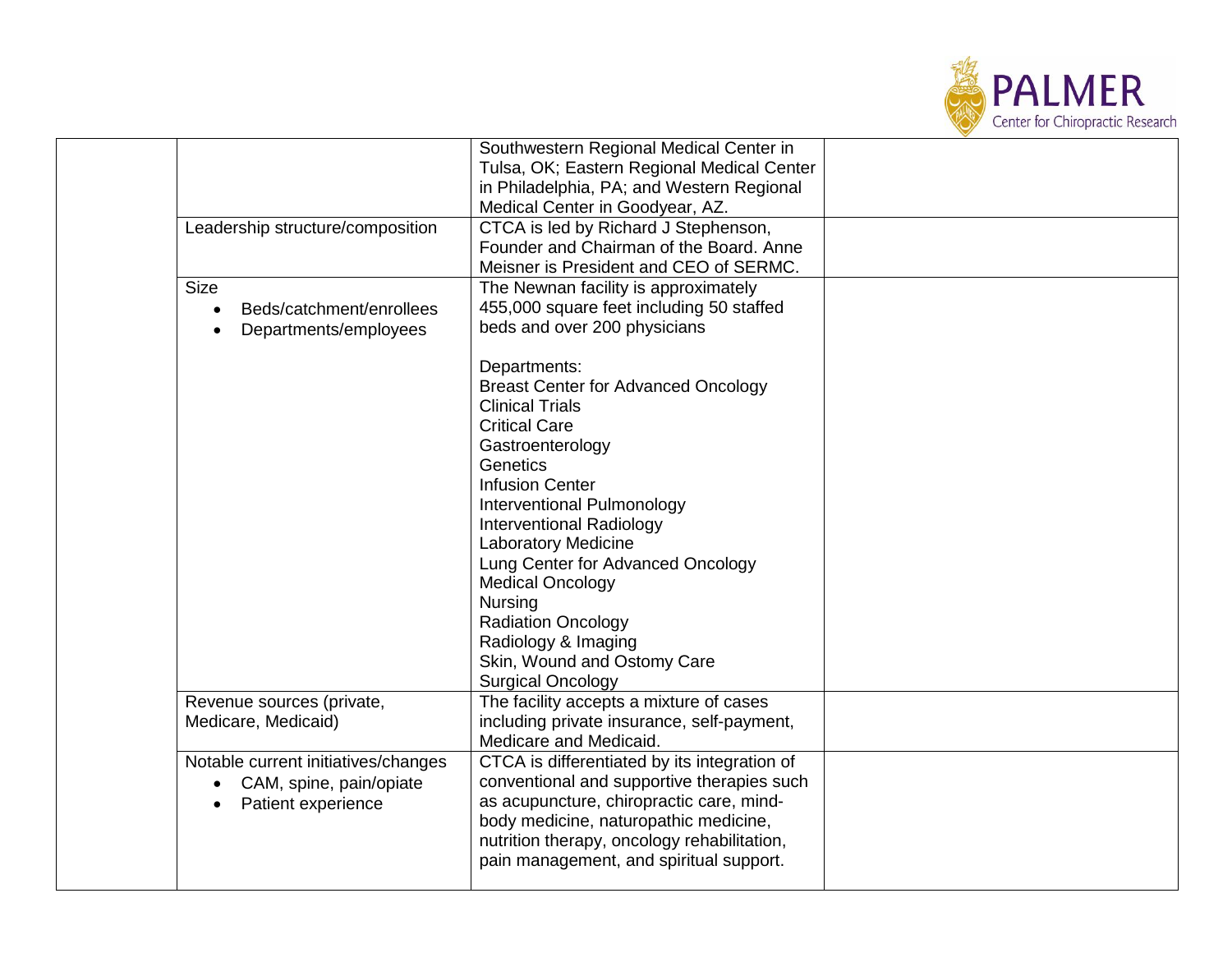

| Implementati<br>on of<br>chiropractic<br>services  | Impetus/climate/background                                                                   | The founder/owner strongly supports<br>integrative therapies. This was the fifth<br>hospital in the system and the chiropractic<br>division was already part of the system, with<br>full-time DCs at all of the hospitals.                                    | Integrative and chiropractic treatment is a<br>hallmark of our programs everywhere (Staff)                                                                                                                                                                                                                                                                                        |
|----------------------------------------------------|----------------------------------------------------------------------------------------------|---------------------------------------------------------------------------------------------------------------------------------------------------------------------------------------------------------------------------------------------------------------|-----------------------------------------------------------------------------------------------------------------------------------------------------------------------------------------------------------------------------------------------------------------------------------------------------------------------------------------------------------------------------------|
|                                                    | Planning process/timeline                                                                    | Inclusion of chiropractic is part of CTCA's<br>model, and they just needed to find the right<br>provider to grow the program. The<br>administration worked closely with CTCA's<br>National Director of Chiropractic Services to<br>establish this new clinic. | As chiropractic was part of the corporate<br>model, they still needed to "identify the right<br>provider here, right training, right<br>credentials, right focus, right demeanor all of<br>the things that we look for."<br>(Staff)                                                                                                                                               |
|                                                    |                                                                                              |                                                                                                                                                                                                                                                               | "At the start, we needed to determine what<br>types of services a chiropractor is qualified<br>to provide, what are the education<br>requirements, and all of the basic types of<br>information about what chiropractic does,<br>who are appropriate patients and what are<br>the contraindications. I was involved in<br>creating all of that from the beginning."<br>(Provider) |
|                                                    | Year clinical services established                                                           | CTCA implemented chiropractic services at<br>its Midwestern Regional Medical Center<br>(Zion, IL) in 2002. Chiropractic services<br>were included at SERMC since the facility's<br>opening in 2012.                                                           |                                                                                                                                                                                                                                                                                                                                                                                   |
| Chiropractic<br><b>Clinic</b><br><b>Structures</b> | Administration<br>Department/service line<br>Performance<br>$\bullet$<br>measures/benchmarks | The chiropractors currently work in the<br>chiropractic and acupuncture department.<br>The chiropractors currently report to senor<br>administration.                                                                                                         |                                                                                                                                                                                                                                                                                                                                                                                   |
|                                                    | Location/space/equipment                                                                     | The chiropractic and acupuncture<br>department consists of a reception area and<br>three examination/treatment rooms. Rooms<br>are furnished with state of the art tables and                                                                                 |                                                                                                                                                                                                                                                                                                                                                                                   |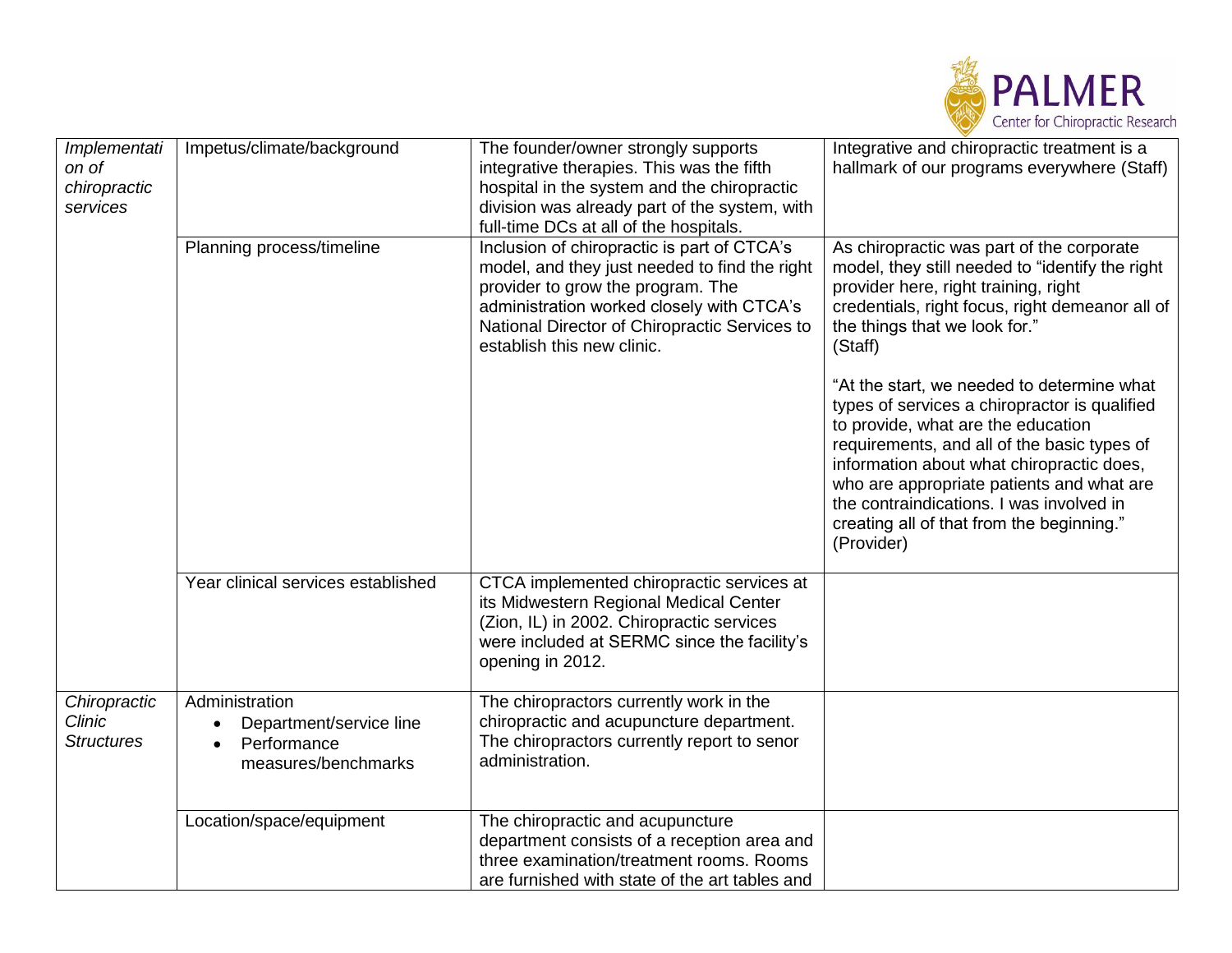

|                                            |                                                                                                                                                             | other necessary equipment for the provision<br>of clinical care.                                                                                                                                                                                                                                                           |                                                                                                                                                                                                                                                                                                                          |
|--------------------------------------------|-------------------------------------------------------------------------------------------------------------------------------------------------------------|----------------------------------------------------------------------------------------------------------------------------------------------------------------------------------------------------------------------------------------------------------------------------------------------------------------------------|--------------------------------------------------------------------------------------------------------------------------------------------------------------------------------------------------------------------------------------------------------------------------------------------------------------------------|
|                                            | Chiropractors<br>Number/FTE/appointment<br>Privileges/services<br>Non-clinical activities<br><b>Professional attributes</b><br>Interprofessional attributes | The chiropractic clinic sees patients 35<br>hours per week. The chiropractors selected<br>to work in this setting need to be<br>knowledgeable about medical services<br>offered in this population, and to be able to<br>communicate in a hospital setting as well as<br>work closely with other health care<br>providers. | "They (the chiropractors) had to understand<br>that chiropractic doesn't cure everything and<br>that they needed to know how to be<br>knowledgeable enough about the medical<br>services to be able to speak articulately in<br>the process and to be cooperative with the<br>team to set appropriate roles." (Provider) |
|                                            | Support staff<br>Discipline/number                                                                                                                          | One administrative assistant handles<br>scheduling for the acupuncture and<br>chiropractic department.                                                                                                                                                                                                                     |                                                                                                                                                                                                                                                                                                                          |
|                                            | Patient access<br>Referral, self-referral<br>$\bullet$<br>Appointment availability/wait<br>Appointment length, number<br>per week                           | The out-patient population can self-refer to<br>the chiropractor. If a patient is in-patient at<br>the hospital a referral is needed. The<br>chiropractors' schedules include time<br>allocated to bedside visits.                                                                                                         |                                                                                                                                                                                                                                                                                                                          |
|                                            | Relevant partnerships<br>Academic, research                                                                                                                 | Over 40 active trials are currently being<br>conducted at the hospital. There are<br>initiatives in place to conduct more<br>integrative studies in this setting.                                                                                                                                                          |                                                                                                                                                                                                                                                                                                                          |
|                                            |                                                                                                                                                             | The facility is affiliated with multiple<br>academic institutions to provide training for<br>healthcare providers including Emory<br>University (nursing), University of Georgia<br>(pharmacy), Georgia State University<br>(physical therapy, nutrition), University of<br>West Georgia (nursing) and others.             |                                                                                                                                                                                                                                                                                                                          |
| Chiropractic<br><b>Clinic</b><br>Processes | <b>Patient characteristics</b><br>Population, conditions,<br>complexity                                                                                     | Patients can access the chiropractic clinic<br>directly, yet most are referred from other<br>providers at the facility. By its nature CTCA                                                                                                                                                                                 | If patients truly have a musculoskeletal<br>diagnosis, not a tumor-related diagnosis,<br>that's easy; I would like to think 100% of my                                                                                                                                                                                   |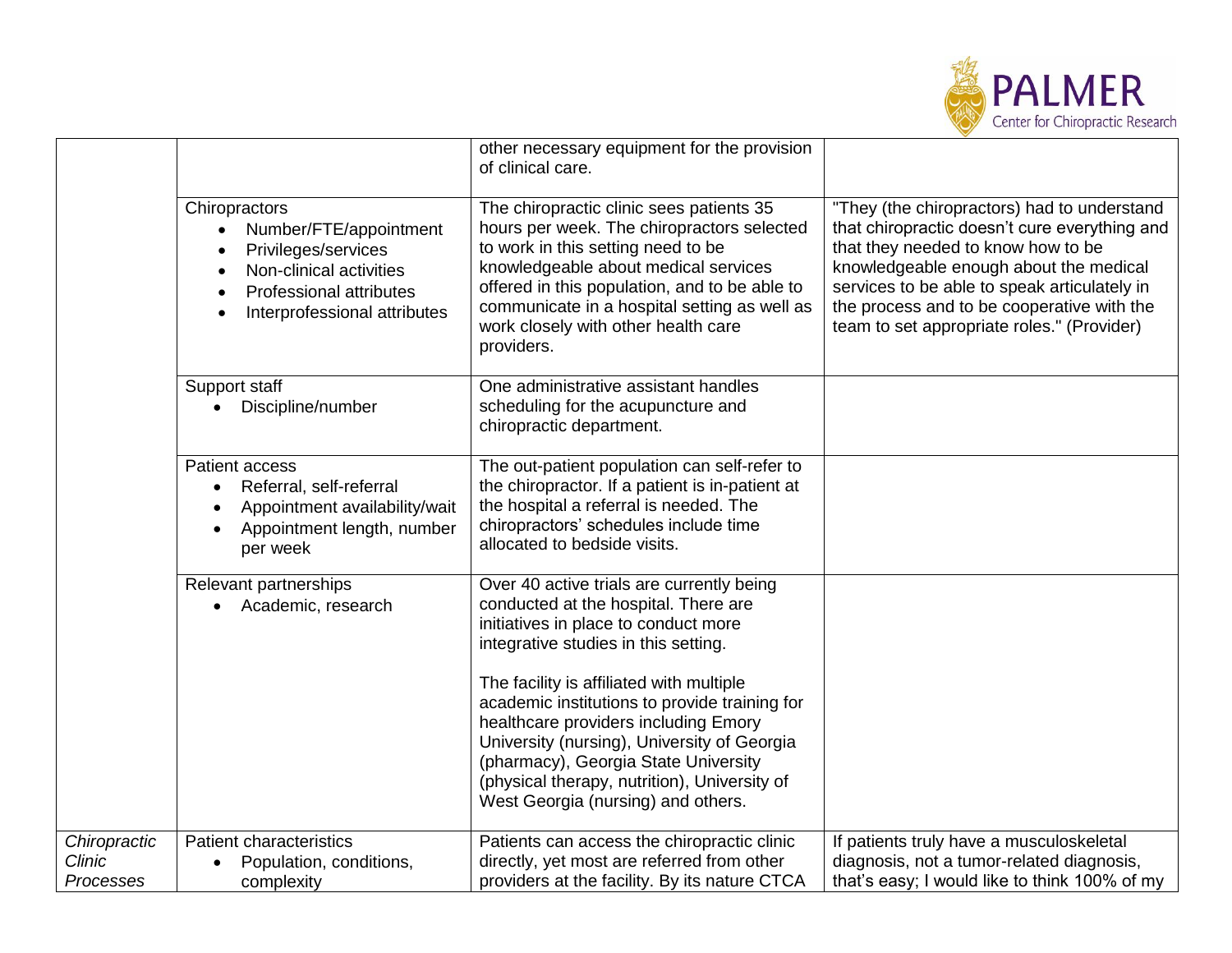

| Access patterns seen<br>$\bullet$                                                                                                                 | serves a highly complex patient population;<br>with some early stage cancer cases, some<br>later stages having gone through multiple<br>procedures. In many instances, managing<br>the side effects of a given cancer therapy is<br>a key goal for the chiropractic clinic.                                                                                                                                                                                                                                                                                                                                                                                                                                                                                                                                                             | patients that have that end up seeing a<br>chiropractor. The thing though, is that those<br>of us who actually understand chiropractic<br>care and manual medicine, understand that<br>there are visceral treatmentsas well as<br>somatovisceral reflexes.<br>(Provider)                                                                                                                                                                                                           |
|---------------------------------------------------------------------------------------------------------------------------------------------------|-----------------------------------------------------------------------------------------------------------------------------------------------------------------------------------------------------------------------------------------------------------------------------------------------------------------------------------------------------------------------------------------------------------------------------------------------------------------------------------------------------------------------------------------------------------------------------------------------------------------------------------------------------------------------------------------------------------------------------------------------------------------------------------------------------------------------------------------|------------------------------------------------------------------------------------------------------------------------------------------------------------------------------------------------------------------------------------------------------------------------------------------------------------------------------------------------------------------------------------------------------------------------------------------------------------------------------------|
| Services provided<br>Diagnostic, therapeutic                                                                                                      | The clinic provides full scope diagnosis and<br>management of musculoskeletal and<br>neuromuscular conditions. This includes<br>manual and instrument joint manipulation,<br>soft tissue therapies, and active care<br>approaches such as exercise and<br>ergonomics.                                                                                                                                                                                                                                                                                                                                                                                                                                                                                                                                                                   |                                                                                                                                                                                                                                                                                                                                                                                                                                                                                    |
| Case management<br>CPGs/care pathways used<br>Outcome<br>$\bullet$<br>assessment/reporting<br>Communication/collaboration<br>with other providers | Management of the cases seen here is<br>beyond the scope of most widely-used care<br>pathways and clinical practice guidelines for<br>typical musculoskeletal pain conditions.<br>Treatment plans must be tailored based on<br>expertise of the chiropractors and other<br>collaborating clinicians.<br>Providers engage in informal face-to-face<br>communication as needed, as well as<br>structured team meetings. Providers also<br>use the EMR for communication and to<br>facilitate coordination of care.<br>As a destination hospital, treatment plans<br>are often tailored to meet the patients'<br>timeframe. If a patient chooses to follow up<br>with a local community chiropractor when<br>returning home, the CTCA chiropractic clinic<br>communicates relevant case management<br>information to the hometown provider | Patients going through cancer treatment<br>tend to have fatigue and a variety of other<br>types of consequences from the treatment<br>itselfpatients receiving radiation often<br>experience fibrous changes in the skeletal<br>muscle and then they can't tolerate<br>positioning for subsequent radiation<br>treatments. So we end up treating those<br>patients in order to facilitate their ability to<br>actually have the radiation procedure in that<br>case.<br>(Provider) |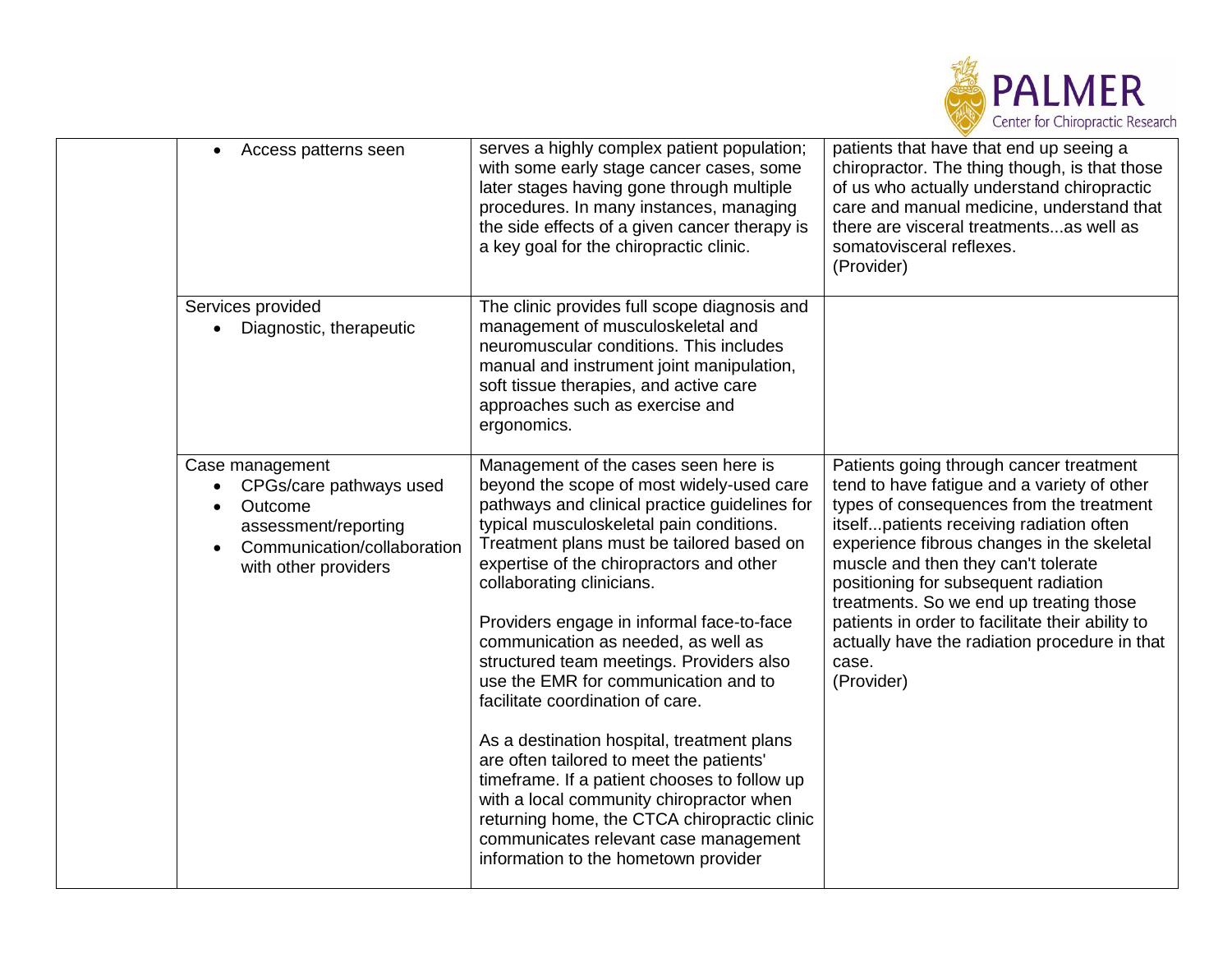

| Impacts/Outc | Clinic function                                                                                                                          |                                                                                                                                                                                                                                                                                                                                                                                             |                                                                                                                                                                                                                                                                                                                                                                                                                                                                                                                                                          |
|--------------|------------------------------------------------------------------------------------------------------------------------------------------|---------------------------------------------------------------------------------------------------------------------------------------------------------------------------------------------------------------------------------------------------------------------------------------------------------------------------------------------------------------------------------------------|----------------------------------------------------------------------------------------------------------------------------------------------------------------------------------------------------------------------------------------------------------------------------------------------------------------------------------------------------------------------------------------------------------------------------------------------------------------------------------------------------------------------------------------------------------|
| omes         | Use, utilization, performance<br>benchmarks                                                                                              | Use of chiropractic services has been<br>steadily increasing. Much utilization and<br>outcomes data exist but are not routinely<br>analyzed and disseminated. The facility<br>recently unveiled a five-year plan to<br>implement ongoing assessment of<br>administrative data.                                                                                                              |                                                                                                                                                                                                                                                                                                                                                                                                                                                                                                                                                          |
|              | <b>Patient status</b><br>Outcomes, satisfaction                                                                                          | All stakeholders expressed perceptions that<br>clinical outcomes are very favorable, and<br>that patient satisfaction is high.                                                                                                                                                                                                                                                              | I had never seen a chiropractor before. I<br>had heard a lot of not such good things. But<br>fortunately that turned out to be all false. I<br>am very satisfied with the care I received<br>here. As a matter of fact, for a chiropractor<br>in my particular doctor's position, to be<br>willing to come in on a Saturday to treat a<br>patient because I'm at the end of my<br>treatment, that's rare. Doctors don't do that<br>often.<br>(Patient)                                                                                                   |
|              | System status<br>Facility actual (or impression<br>of) value<br>Non-DC staff impression<br>$\bullet$<br>DC staff impression<br>$\bullet$ | The chiropractic service seems to be highly<br>valued by facility leadership and referring<br>clinicians. Medical physicians reported very<br>favorable perceptions of care quality, as well<br>as the clinical competence and collaborative<br>behaviors of the chiropractors.<br>Currently no specific fiscal benchmarks for<br>chiropractic clinic performance have been<br>established. | One of the things that I'm most delighted by<br>is working with true professionals here who<br>understand the differences between how<br>they manipulate or treat one skeleton<br>versus another. And how they treat<br>someone who does have metastatic cancer<br>versus another. I've been very, very happy<br>with the [chiropractic] team that I have.<br>(Provider)<br>If I think a singular treatment or an<br>adjustment could actually change the<br>course of a patient's well being, I'll call the<br>chiropractor who's here and say "can you |